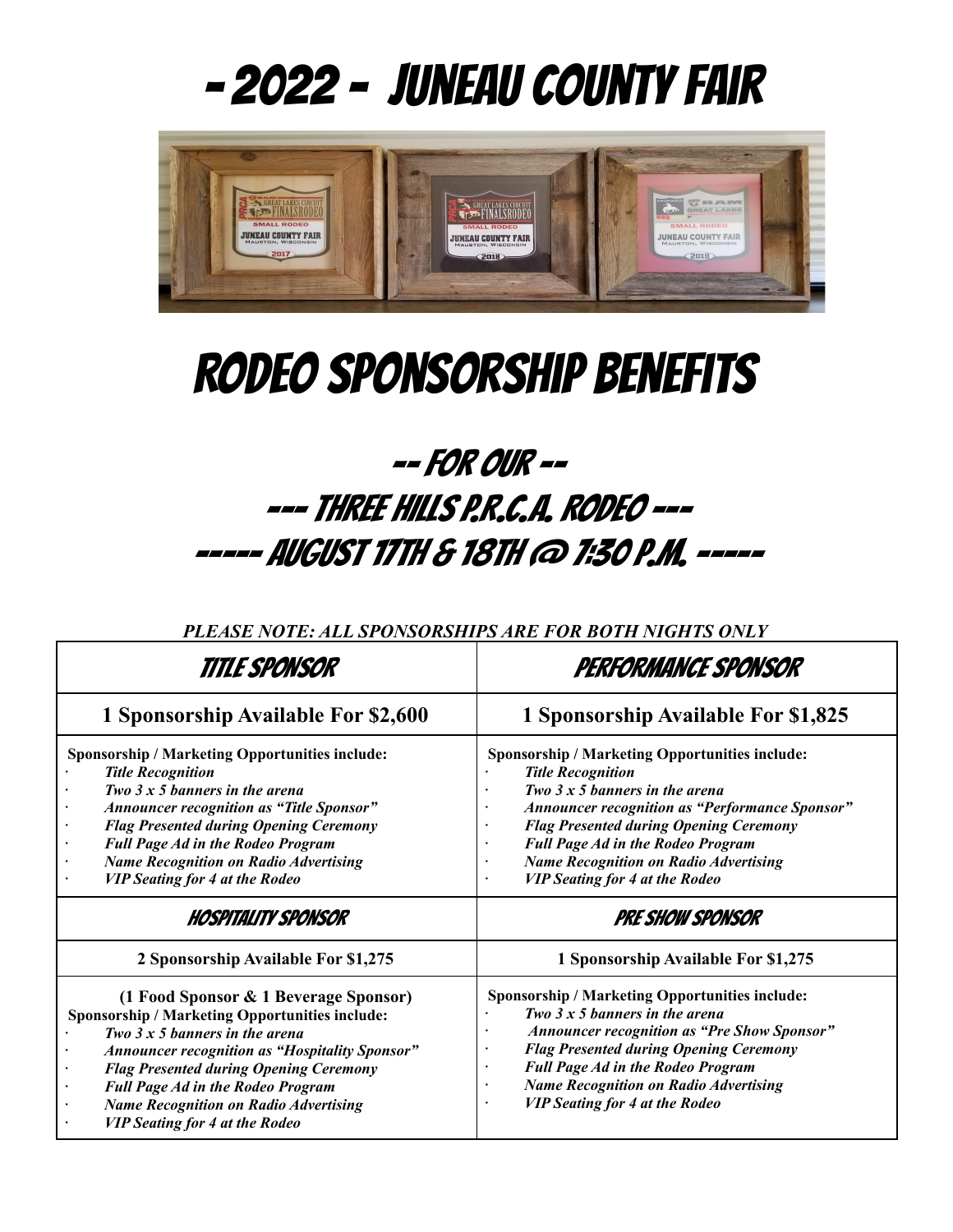| OPENING ACT SPONSOR                                                                                                                                                                                                                                                                                                                                                                              | <i>2 SPECIALITY ACTS</i>                                                                                                                                                                                                                                                                                                                                                                         |  |
|--------------------------------------------------------------------------------------------------------------------------------------------------------------------------------------------------------------------------------------------------------------------------------------------------------------------------------------------------------------------------------------------------|--------------------------------------------------------------------------------------------------------------------------------------------------------------------------------------------------------------------------------------------------------------------------------------------------------------------------------------------------------------------------------------------------|--|
| 1 Sponsorship Available For \$1,275                                                                                                                                                                                                                                                                                                                                                              | 2 Sponsorships Available For \$1,275 Each                                                                                                                                                                                                                                                                                                                                                        |  |
| Sponsorship / Marketing Opportunities include:<br>Two $3x5$ banners in the arena<br><b>Announcer recognition as "Opening Sponsor"</b><br><b>Flag Presented during Opening Ceremony</b><br><b>Full Page Ad in the Rodeo Program</b><br><b>Name Recognition on Radio Advertising</b><br><b>VIP Seating for 4 at the Rodeo</b>                                                                      | Sponsorship / Marketing Opportunities include:<br>Two $3x5$ banners in the arena<br>Announcer recognition as "Speciality Act Sponsor"<br><b>Flag Presented during Opening Ceremony</b><br><b>Full Page Ad in the Rodeo Program</b><br><b>Name Recognition on Radio Advertising</b><br><b>VIP Seating for 4 at the Rodeo</b><br>$\blacksquare$                                                    |  |
| RODEO ANNOUNCER SPONSOR                                                                                                                                                                                                                                                                                                                                                                          | <b>MAJOR SPONSORS</b>                                                                                                                                                                                                                                                                                                                                                                            |  |
| 1 Sponsorship Available For \$1,275                                                                                                                                                                                                                                                                                                                                                              | 7 Sponsorships Available For \$1,275 Each                                                                                                                                                                                                                                                                                                                                                        |  |
| Sponsorship / Marketing Opportunities include:<br>Two $3x5$ banners in the arena<br><b>Announcer recognition as "Opening Sponsor"</b><br><b>Flag Presented during Opening Ceremony</b><br><b>Full Page Ad in the Rodeo Program</b><br><b>Name Recognition on Radio Advertising</b><br><b>VIP Seating for 4 at the Rodeo</b>                                                                      | Sponsorship / Marketing Opportunities include:<br>Two $3x5$ banners in the arena<br>Large sign on the shoot<br>×<br>Announcer recognition as "Event Sponsor"<br><b>Flag Presented during Opening Ceremony</b><br>Logo with Event in Rodeo Program<br>$\blacksquare$<br>1/4 Page Ad in the Rodeo Program<br><b>Name Recognition on Radio Advertising</b><br><b>VIP Seating for 4 at the Rodeo</b> |  |
| <b>EVENT SPONSORS</b>                                                                                                                                                                                                                                                                                                                                                                            | <b>ROPING PEN SPONSORS</b>                                                                                                                                                                                                                                                                                                                                                                       |  |
| 8 Sponsorships Available For \$800 Each                                                                                                                                                                                                                                                                                                                                                          | 2 Sponsorships Available For \$800 Each                                                                                                                                                                                                                                                                                                                                                          |  |
| Sponsorship / Marketing Opportunities include:<br>Name & Logo on all printed & media buys<br>Two $3x5$ banners in the arena<br><b>Announcer recognition as "Event Sponsor"</b><br><b>Flag Presented during Opening Ceremony</b><br>Logo with Event in Rodeo Program<br>1/4 Page Ad in the Rodeo Program<br><b>Name Recognition on Radio Advertising</b><br><b>VIP Seating for 2 at the Rodeo</b> | Sponsorship / Marketing Opportunities include:<br>Two $3x5$ banners in the arena<br><b>Announcer recognition as "Event Sponsor"</b><br><b>Flag Presented during Opening Ceremony</b><br>Logo with Event in Rodeo Program<br>1/4 Page Ad in the Rodeo Program<br><b>Name Recognition on Radio Advertising</b><br><b>VIP Seating for 2 at the Rodeo</b>                                            |  |
| ARENA BANNER SPONSORS                                                                                                                                                                                                                                                                                                                                                                            | PROGRAM ADVERTISING                                                                                                                                                                                                                                                                                                                                                                              |  |
| <b>Unlimited Sponsorships Available For \$350 Each</b>                                                                                                                                                                                                                                                                                                                                           | <b>Unlimited Advertising Available For</b>                                                                                                                                                                                                                                                                                                                                                       |  |
| Sponsorship / Marketing Opportunities include:<br>$3x5$ banners in the arena<br>Listed in Rodeo Program as a "Banner Sponsor"<br><b>Name Recognition on Radio Advertising</b><br><b>VIP Seating for 2 at the Rodeo</b>                                                                                                                                                                           | Full Page Ad --- \$ 325.00<br>$\bullet$<br>One-Half Page Ad --- \$ 175.00<br>One-Quarter Page Ad --- \$ 100.00<br>One-Eighth Page Ad --- \$ 65.00<br><b>Business Card Size Ad --- \$ 35.00</b><br>All Program Advertising will be in Black & White                                                                                                                                               |  |

## *- Zac Board -*

*- Juneau County Fair Board / Agricultural Society - president - ---* N4763 22nd Avenue, Mauston, WI 53948 --- Phone - 608-797-6719 *---*